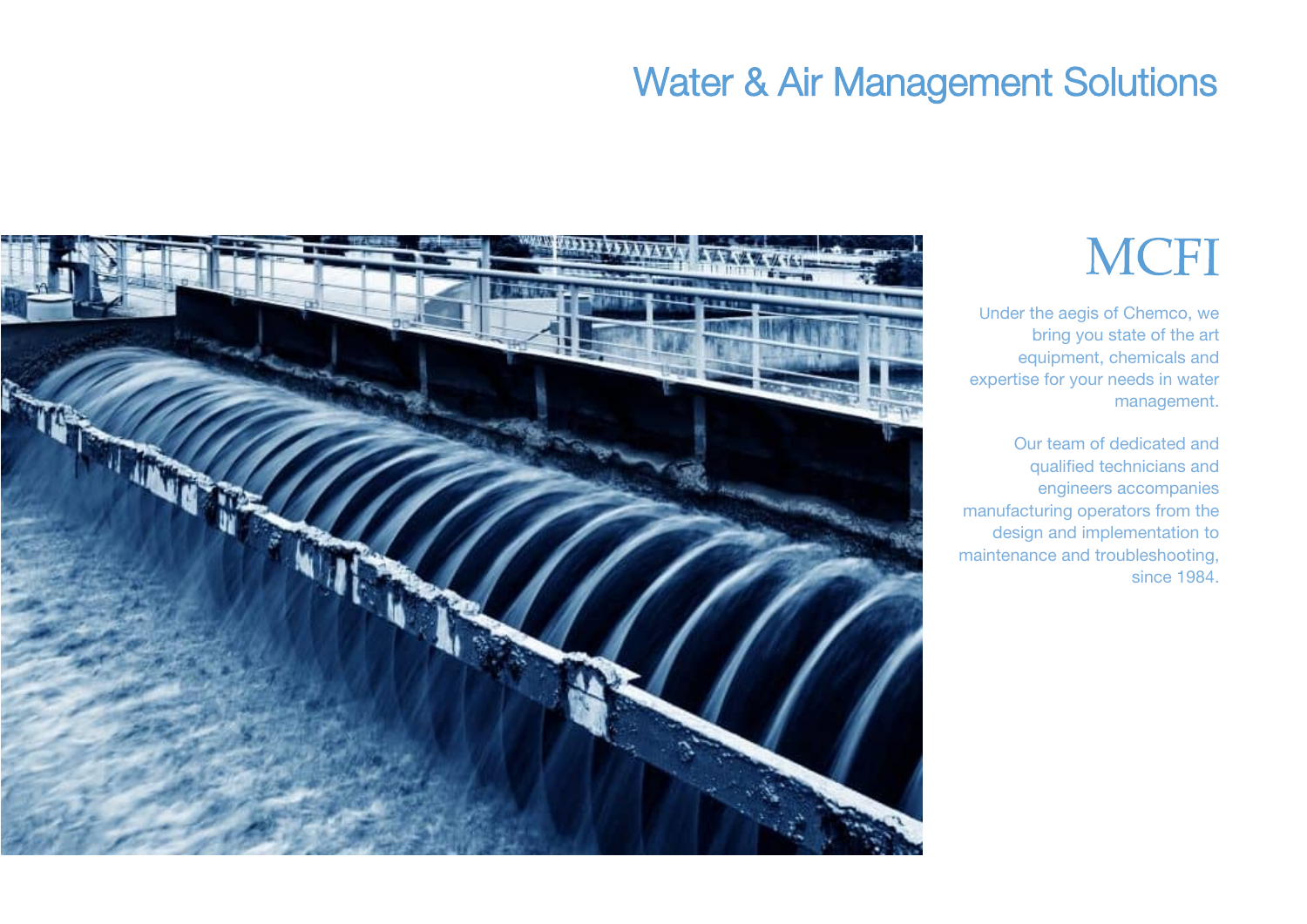





### WE SPECIALISE IN:



- Kuriverter/Osmotech treatment solution for membranes to prevent scaling and biofouling.
- Kuriverter IK110 Biofilm removal for reverse osmosis.
- Kuriverter RC -Repair and rejuvenation concept for damaged membranes.
- Avista reverse osmosis system modelisation and scaling prediction software.
- Membrane CIP for removal of mineral scale, organic scale, biological growth, colloidal particles on the membrane.
- Environment-friendly formulated products.



#### • Revolutionary Aktiphos range for scale and deposit control in open recirculating cooling systems.

- Inhibitor series for system corrosion control.
- Korrodex / Ferrofos products are tailormade for once-through cooling applications, food & beverage applications and potable water systems.
- Turbodispin series of antifoulants for heavy industrial cooling applications such as scrubber systems and ash water lines.
- Cetamine G Series products for closed cooling systems.
- Ferrocid range of Biocides various oxidising and non-oxidising biocides for microbiological control and legionella.
- Patented Free-fouling removal effect (FReE) online removal and cleaning of scale and biofouling during operations (eliminating downtime and chemical waste)
- Ferrocid one drum onsite chlorine dioxide generation for control of bacteria and biofilm.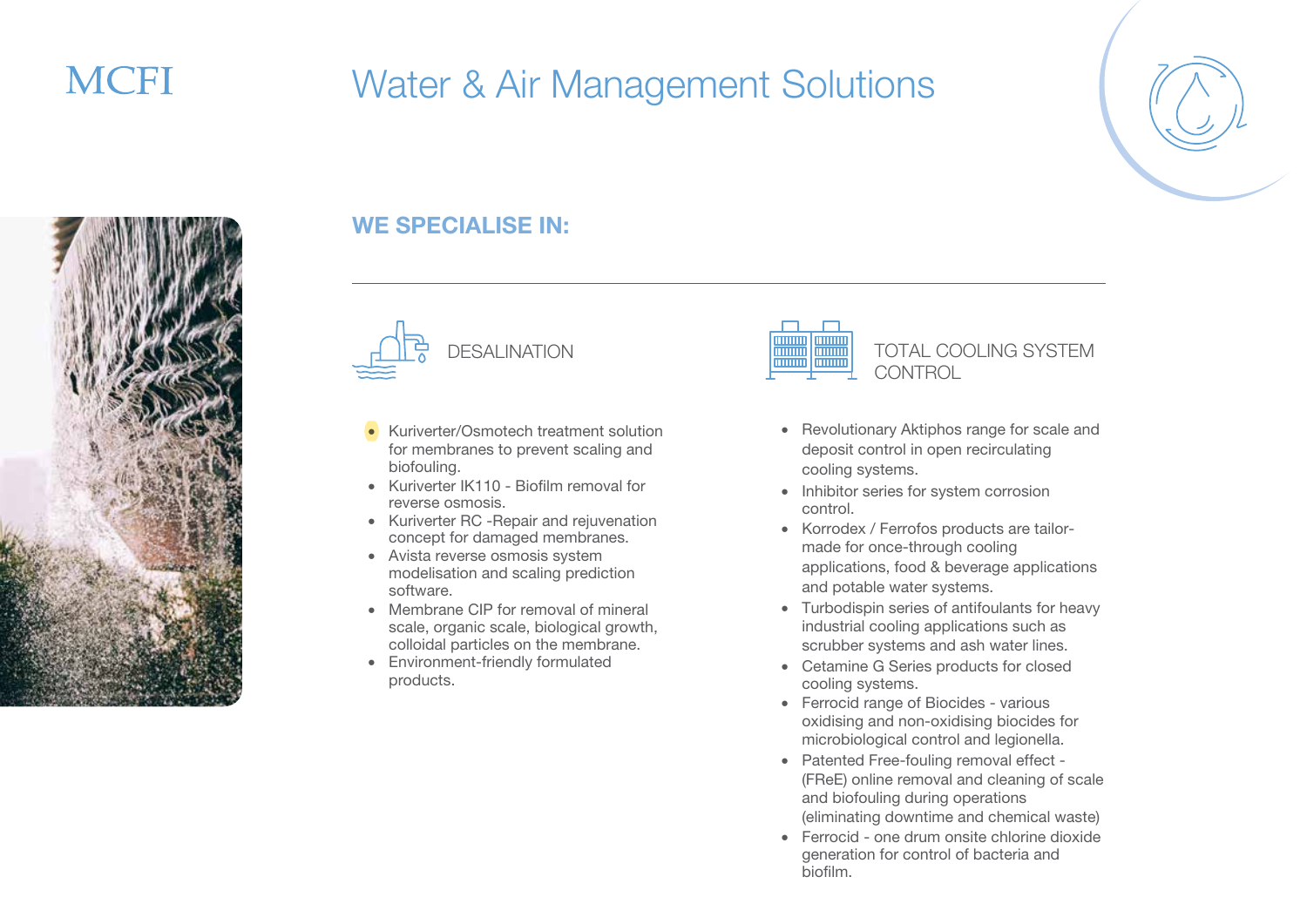## **MCFI**

## Water & Air Management Solutions





### WE SPECIALISE IN:



#### BOILER WATER & FIRE-SIDE PROGRAMMES

- Cetamine and new FB430 range of internal treatment products for scale and deposit control, including the food and beverage industry.
- Ferrolix range of oxygen scavenger products to prevent corrosion of metal surfaces due to oxygen attack.
- Dreem polymer: awarded online silica and hardness removal polymer for steam boilers, to avoid acid cleaning.
- Kurita Dropwise technology improves heat transfer by creating an hydrophobic film on the metal surface.

#### SOLID/LIQUID SEPARATION SOLUTIONS

- Comprehensive range of coagulants; flocculants and de-watering Aids
- Trusted Kurifloc / Gilufloc range for potable water treatment.
- Kurita and Contraspum range of silicon-based and silicon-free defoamers.
- organic and non-organic mixed coagulants
- Bio-boosters dry micro-organisms to regenerate your biological system and improve plant removal of COD, N and Phosporus.
- NSF approved products for potable water production.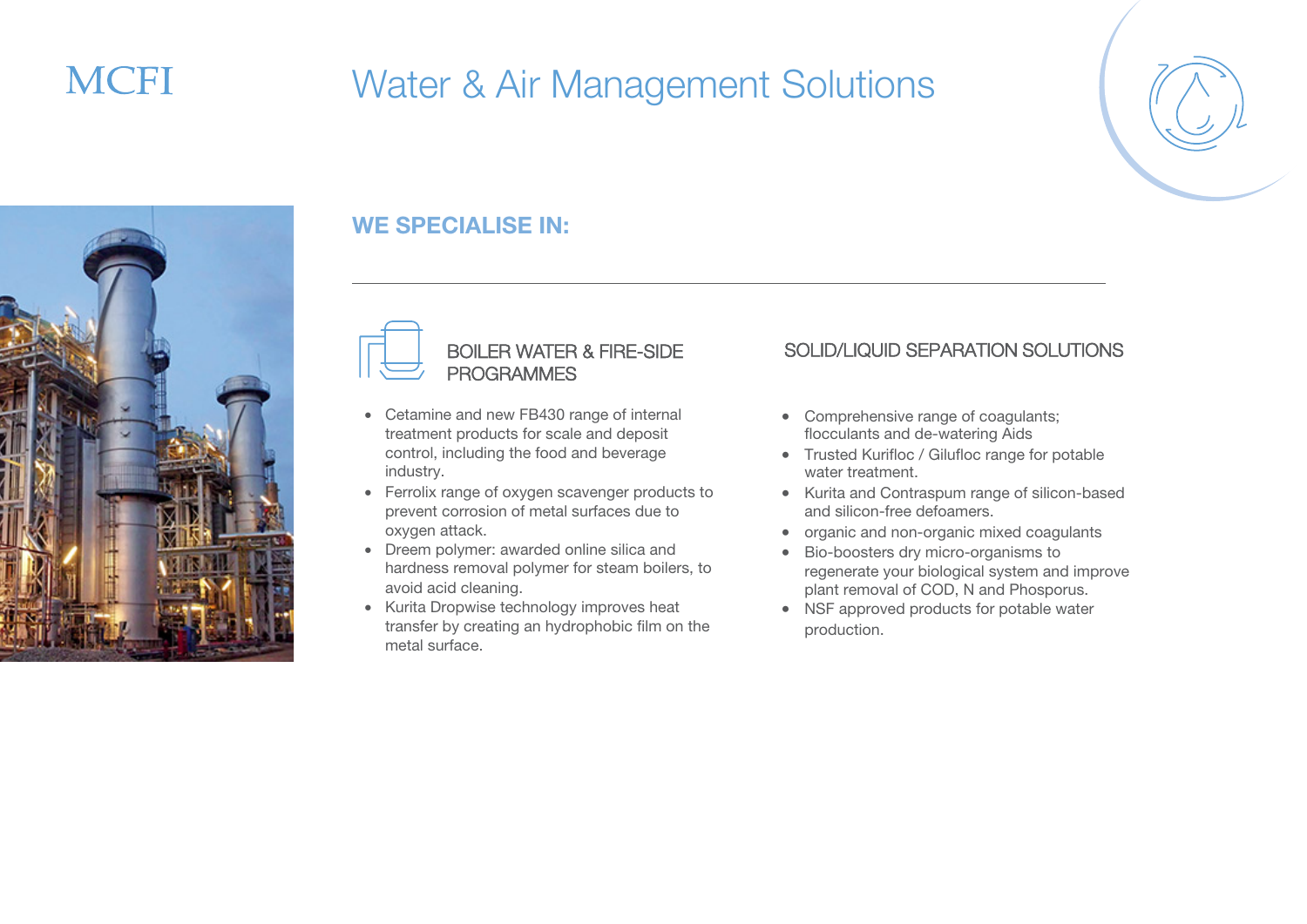



### WE SPECIALISE IN:

#### ADVANCED MONITORING & **CONTROL**

- My Kurita Portal web-based data management and communication platform
- HydroBio Advance quantifies biofilm accumulation at water/ surface or air/surface interfaces
- Hydrobio ACS new online scale monitoring.
- S.sensings controls and optimises thickener and clarifier operations.
- Dilurit BCS System 100% environment-friendly biocide for cooling systems.

#### AIR QUALITY, BIO-AUGMENTATION & INDUSTRIAL PROCESS TECHNOLOGIES

- Ferrosolf Road Dust Control treatment programmes are specifically formulated to control fugitive dust from unpaved plant and mine ramps as well as haul roads
- Kurizozer range of treatments includes hydrogen sulphide and Mercaptan inhibitors, scavengers and neutralisers to address objectionable odours in a wide range of applications.
- Bioboosters range live microorganism cultures formulated for specific environments.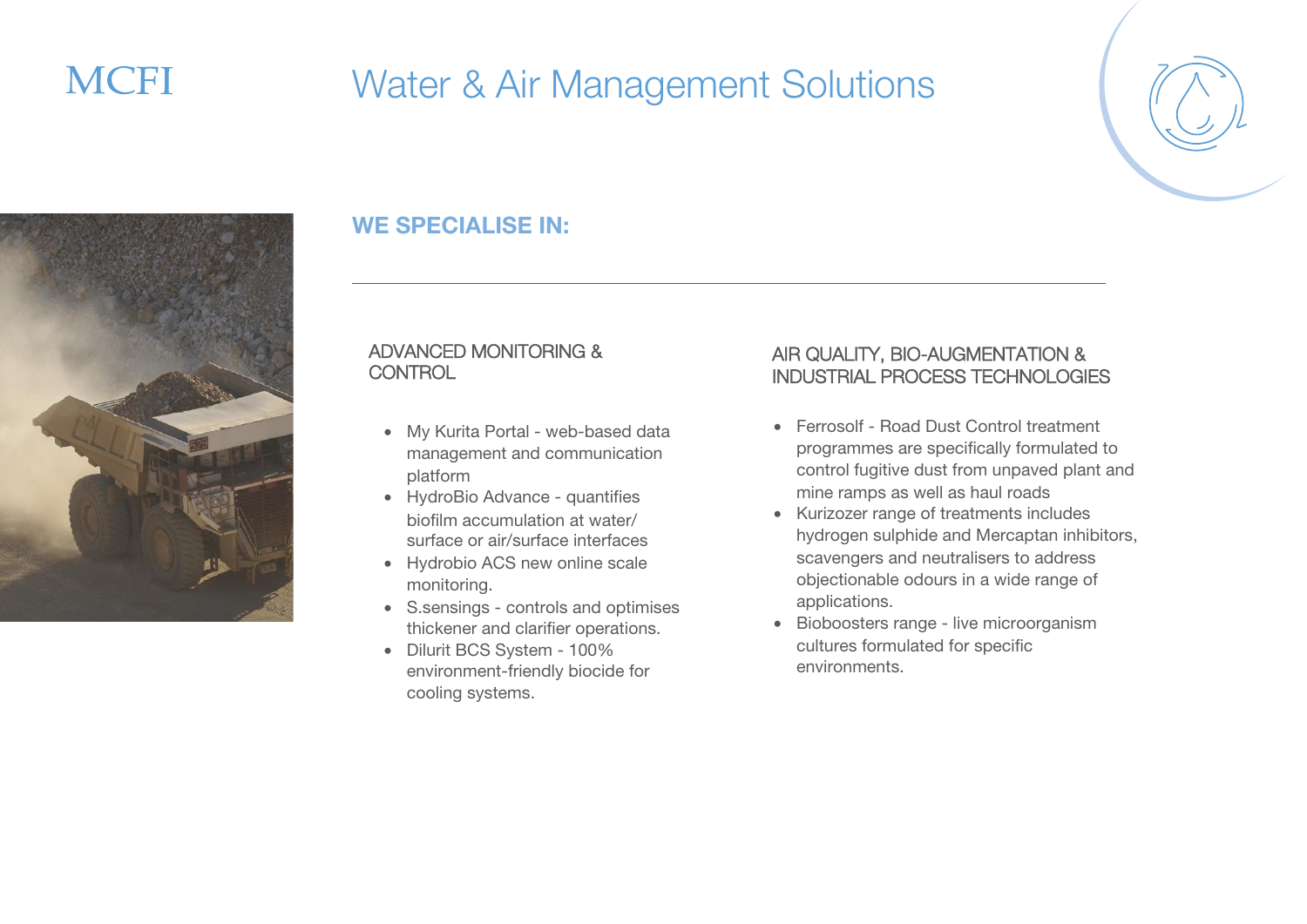





#### PACKAGE PLANTS, STANDARD EQUIPMENT & ENGINEERED SOLUTIONS

- Modular package plants including clarifiers; dissolved air flotation units; multimedia filters; water softeners; demineralisation plants; disinfection systems; membrane filtration systems (MF, UF, NF, RO & MBR) and many more
- Cost-effective plant designs and robust technology offering reduced lifecycle expenses
- Design, build and operate water treatment plants for industrial water, potable water and wastewater treatment
- Water and salt balance studies to achieve optimum water reuse and recycle objectives
- Dosing pump and injection systems.
- Chloring dioxide in-situ generation.